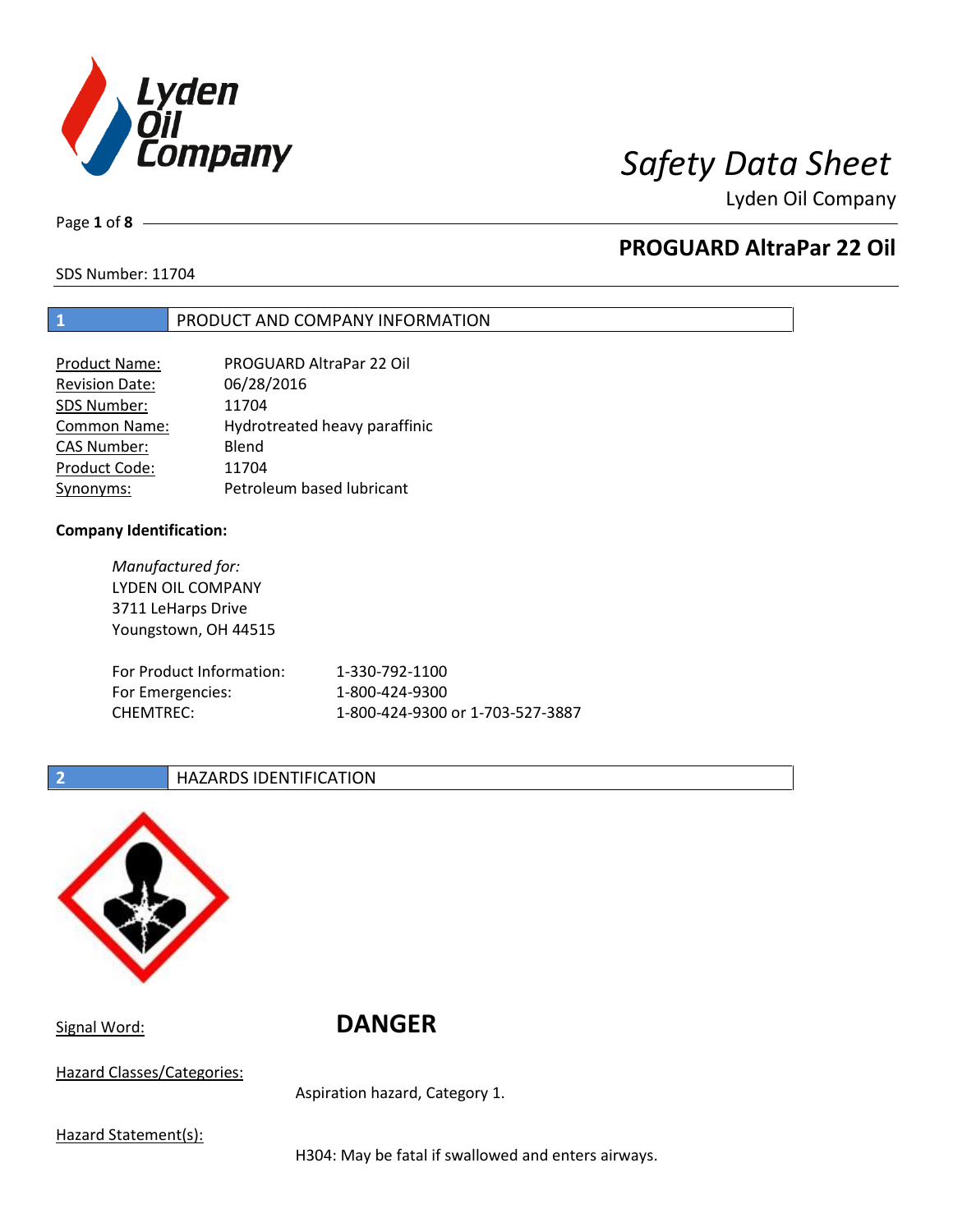

Page **2** of **8**

# **PROGUARD AltraPar 22 Oil**

SDS Number: 11704

Precaution Statement(s): P101: If medical advice is needed, have product container or label at hand. P102: Keep out of reach of children. P103: Read label before use. P301+310: IF SWALLOWED: Immediately call a POISON CENTER/doctor. P331: Do NOT induce vomiting. P405: Store locked up. P501: Dispose of contents/container in accordance with local/regional/national/international regulation.

### Other Hazard Statement(s):

Repeated exposure may cause skin dryness or cracking.

### **3** COMPOSITION / INFORMATION ON INGREDIENTS

Ingredients:

*Mixture of the substances listed below with nonhazardous additions.*

| <b>Chemical Name</b>                                      | <b>CAS Number</b> | Percentage |
|-----------------------------------------------------------|-------------------|------------|
| Distillates (petroleum), solvent-dewaxed heavy paraffinic | 64742-65-0        | 100        |

*\*Any concentration shown as a range is to protect confidentiality or is due to batch variation.*

|                      | <b>FIRST AID MEASURES</b>                                                                                         |
|----------------------|-------------------------------------------------------------------------------------------------------------------|
|                      | Description of First Aid Measures:                                                                                |
| Inhalation:          | If symptoms develop, move victim to fresh air. If symptoms persist,<br>obtain medical attention.                  |
| <b>Skin Contact:</b> | Wash with soap and water. Remove contaminated clothing and wash<br>before reuse. Get medical attention if needed. |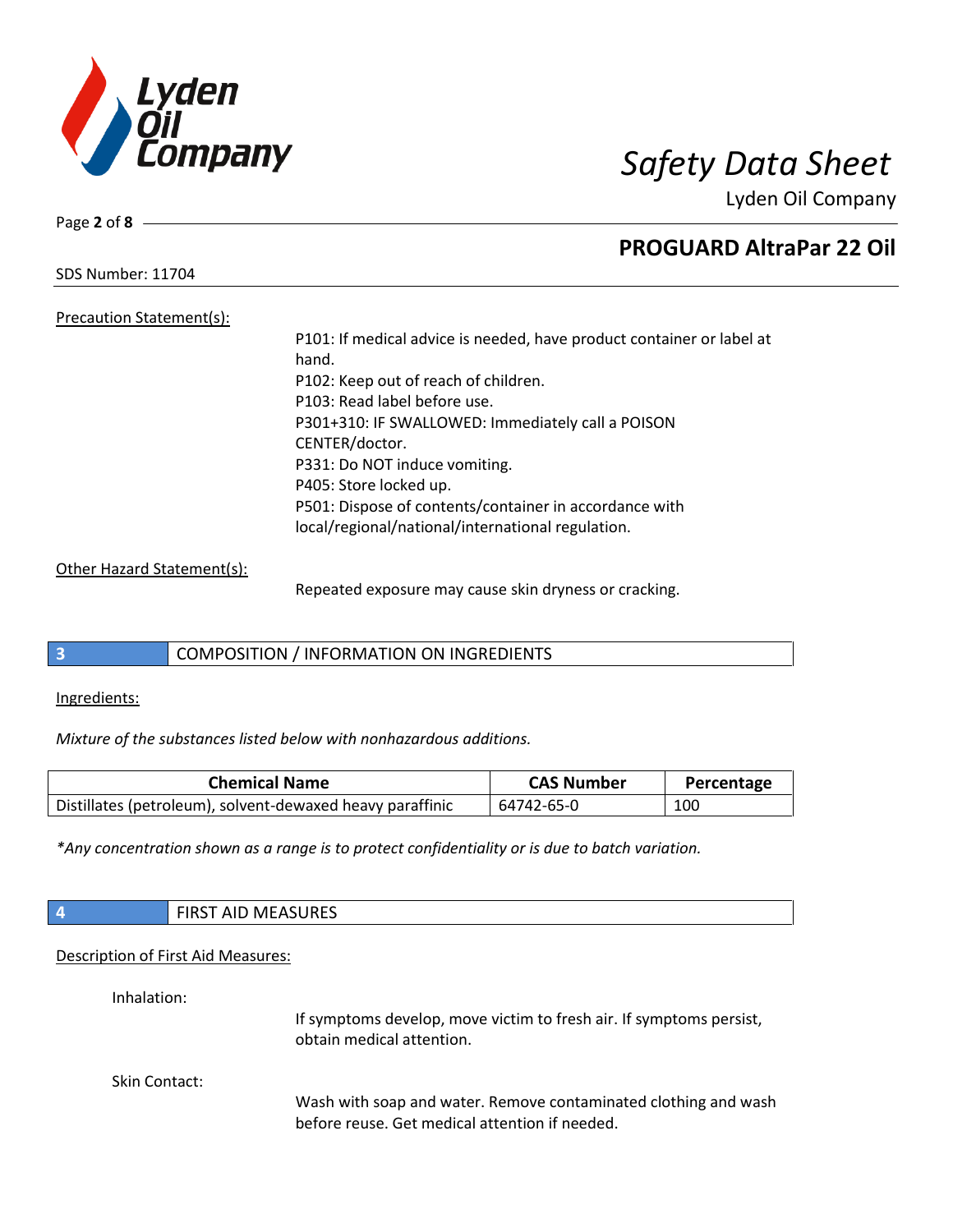

| Page 3 of 8 $-$                               |            |                                                                                                                                                                                                   |
|-----------------------------------------------|------------|---------------------------------------------------------------------------------------------------------------------------------------------------------------------------------------------------|
|                                               |            | <b>PROGUARD AltraPar 22 Oil</b>                                                                                                                                                                   |
| SDS Number: 11704                             |            |                                                                                                                                                                                                   |
| Eye Contact:                                  |            | Rinse opened eye for several minutes under running water. If<br>symptoms persist, consult medical attention.                                                                                      |
| Ingestion:                                    | attention. | Rinse mouth with water. If symptoms develop, obtain medical                                                                                                                                       |
| Symptoms and Effects, both acute and delayed: |            | No further relevent data available.                                                                                                                                                               |
| <b>Recommended Actions:</b>                   |            | Treat symptomatically. Call a doctor or poison<br>control center for guidance.                                                                                                                    |
| 5<br>FIRE FIGHTING MEASURES                   |            |                                                                                                                                                                                                   |
| Recommended Fire-Extinguishing Equipment:     |            | Use dry powder, foam, or carbon dioxide fire<br>extinguishers. Water may be ineffective in fighting<br>an oil fire unless used by experienced fire fighters.                                      |
| Possible Hazards During a Fire:               |            | Hazardous combustion products may include: A<br>complex mixture of airborne solid and liquid<br>particulates and gases (smoke). Carbon monoxide.<br>Unidentified organic and inorganic compounds. |
| Recommendations to Firefighters:              |            | Proper protective equipment including breathing<br>apparatus.                                                                                                                                     |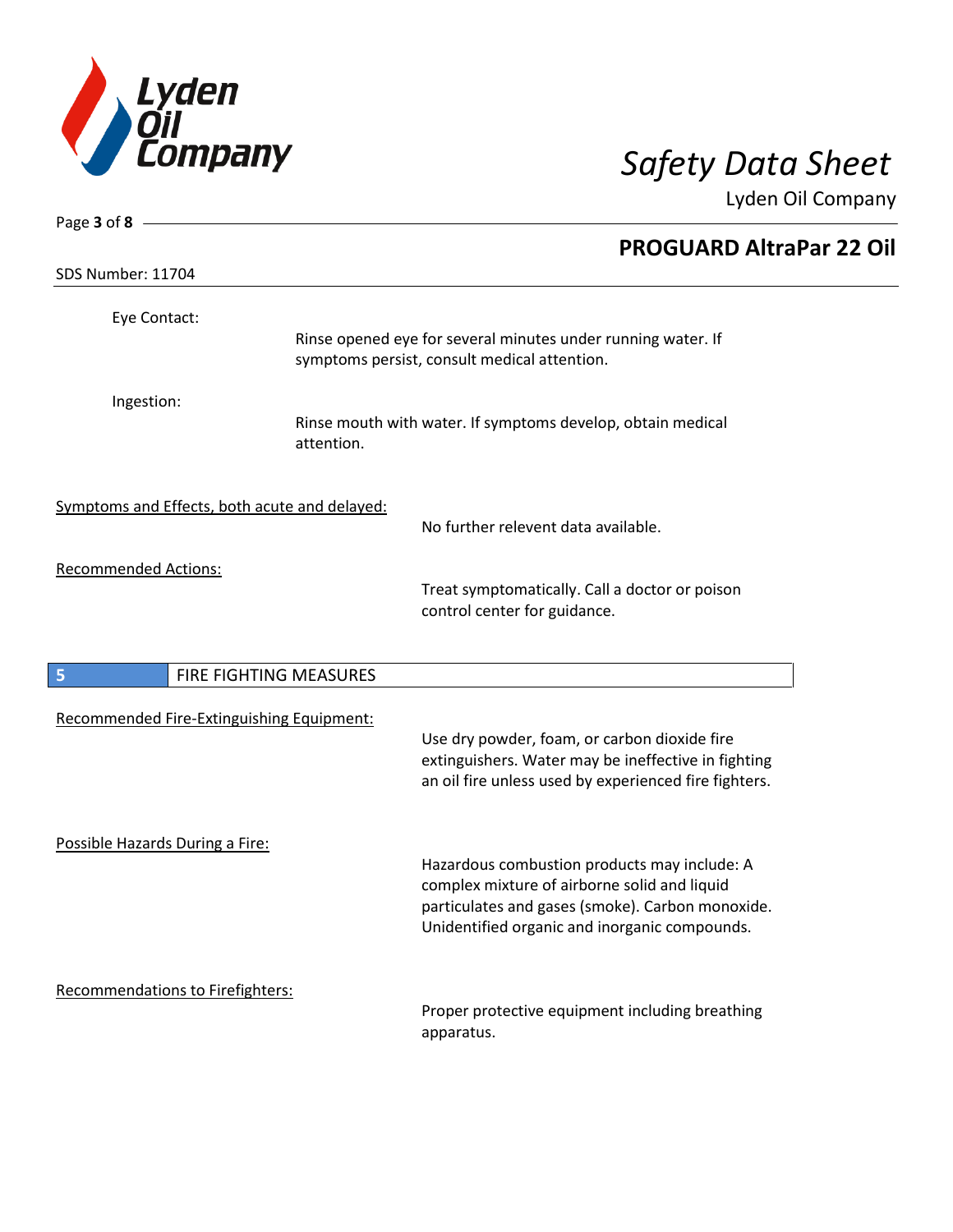

**PROGUARD AltraPar 22 Oil**

Lyden Oil Company

SDS Number: 11704

Page **4** of **8**

# **6** ACCIDENTAL RELEASE MEASURES Personal Precautions: Avoid contact with skin, eyes, and clothing. Avoid breathing vapors. Keep away from sources of ignition. Emergency Procedures: Contain spilled material, collect in suitable and properly labeled containers. Environmental Precautions: Do not allow to reach sewage system or any water course. Do not allow to enter ground waters. Cleanup Procedures: Pick up excess with inert absorbant material. Treat contaminated absorbent same as spilled product. **7 HANDLING AND STORAGE** Handling Precautions: Handle with care and avoid spillage on the floor. Do not cut, weld, drill, grind, braze, or solder container. Ensure all equipment is electrically grounded before beginning transfer operations. Storage Requirements: Keep container tightly sealed. Keep away from sources of ignition.

### **8** EXPOSURE CONTROLS / PERSONAL PROTECTION

Exposure Limits: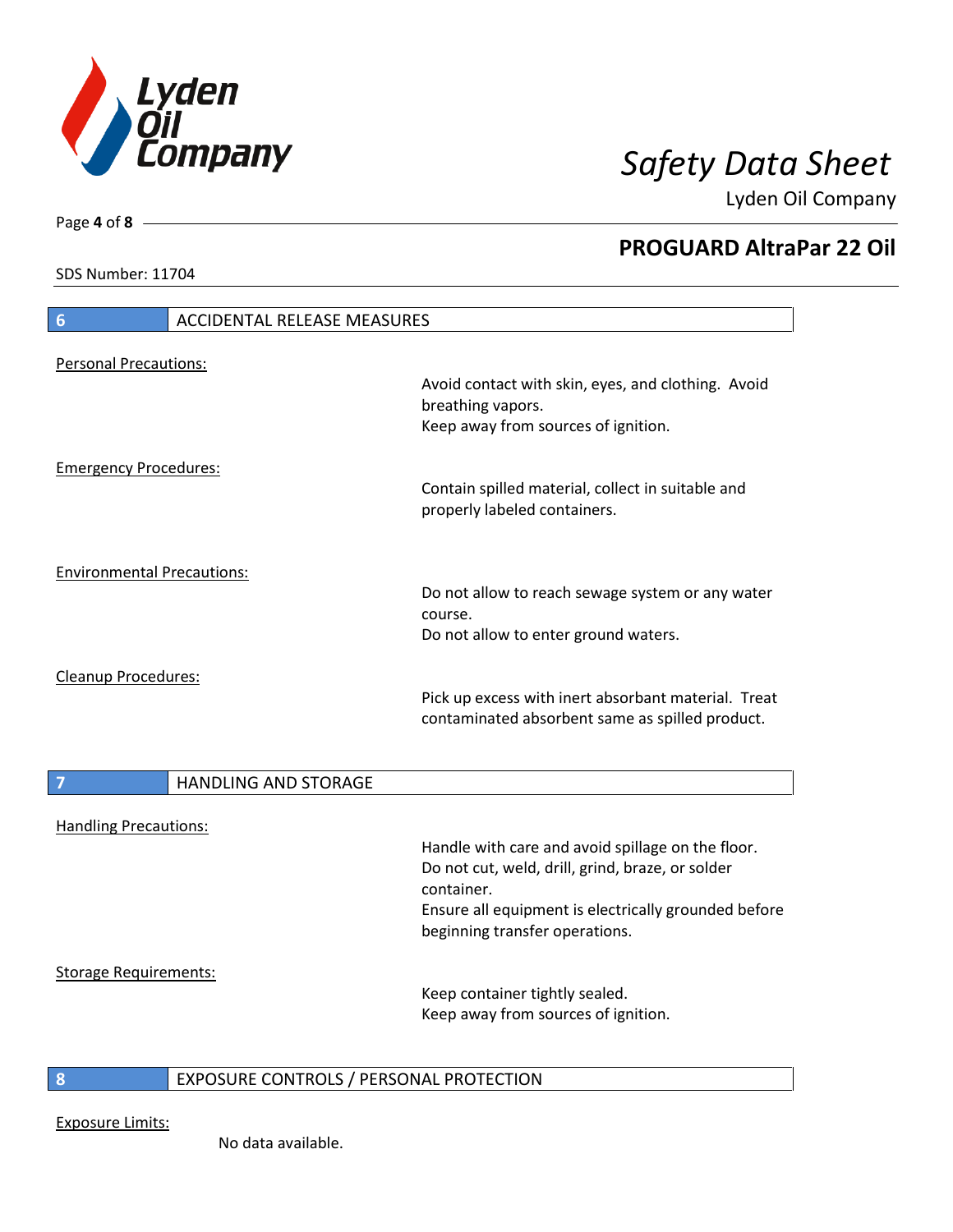

Page **5** of **8**

# **PROGUARD AltraPar 22 Oil**

Lyden Oil Company

SDS Number: 11704

Engineering Controls:

All ventilation should be designed in accordance with OSHA standard (29 CFR 1910.94).

Personal Protective Equipment:

Wash hands before breaks and at the end of work. Use safety glasses and gloves.

### **9** PHYSICAL AND CHEMICAL PROPERTIES

| Amber                                         |
|-----------------------------------------------|
| Liquid                                        |
| Data not available                            |
| Data not available                            |
| Data not available                            |
| Data not available                            |
| Data not available                            |
| Data not available                            |
| 207° C / 405° F                               |
| Data not available                            |
| Data not available                            |
| Data not available                            |
| Data not available                            |
| Data not available                            |
| Data not available                            |
| Insoluble in water                            |
| Data not available                            |
| Data not available                            |
| Data not available                            |
| 20.2 mm <sup>2</sup> /sec (kinematic at 40°C) |
|                                               |

### **10** STABILITY AND REACTIVITY

Stability:

Stable under normal conditions.

Reactivity:

Not reactive under normal conditions.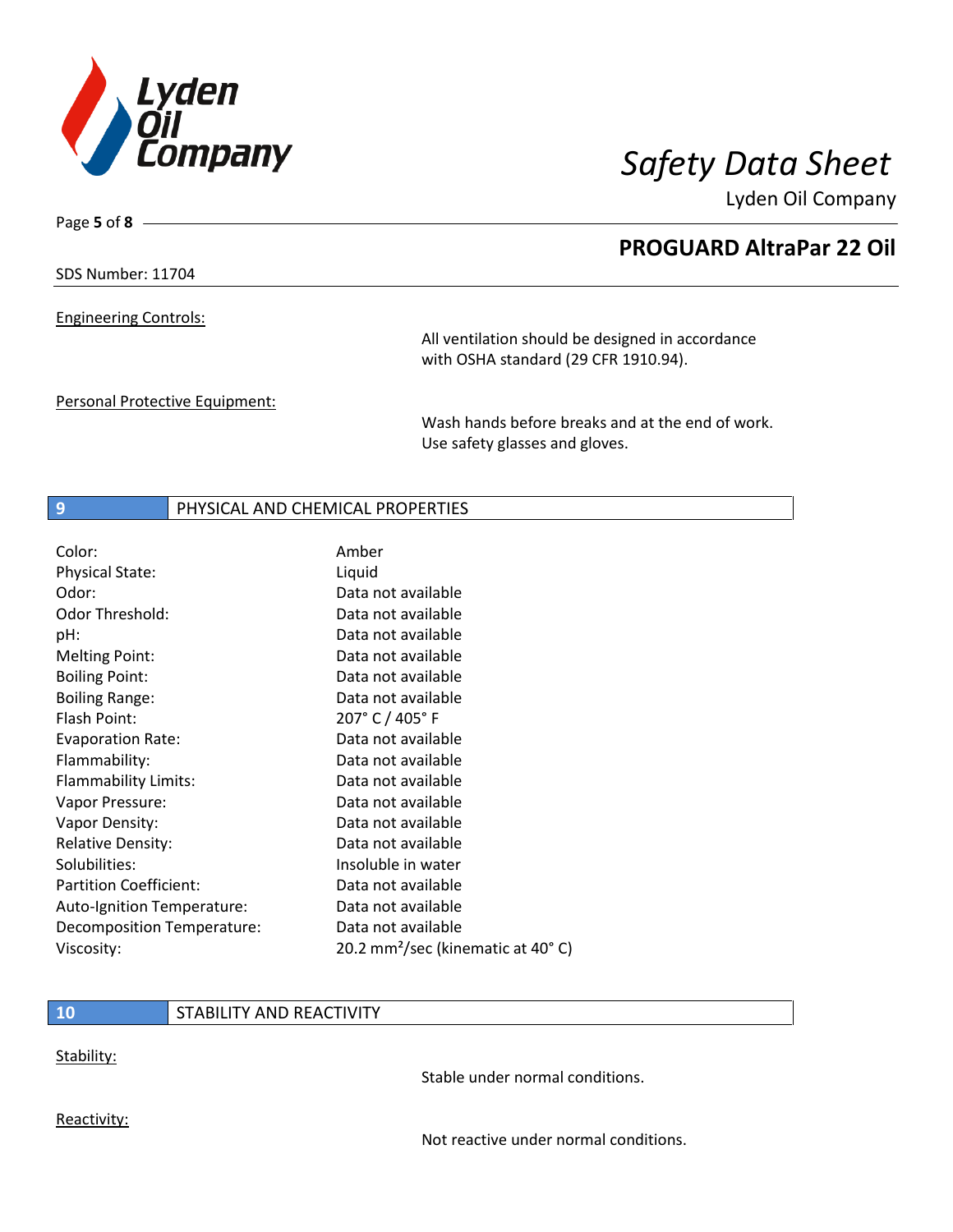

| Page 6 of 8 $\longrightarrow$          |                                                                                                                           |
|----------------------------------------|---------------------------------------------------------------------------------------------------------------------------|
|                                        | <b>PROGUARD AltraPar 22 Oil</b>                                                                                           |
| SDS Number: 11704                      |                                                                                                                           |
| <b>Conditions to Avoid:</b>            | Extreme temperature, sparks, open flame, and<br>direct sunlight.                                                          |
| <b>Hazardous Reactions:</b>            | No known hazardous reactions.                                                                                             |
| Incompatible Materials:                | No further relevant information available.                                                                                |
| <b>Decomposition Products:</b>         | Hazardous decomposition products are not<br>expected to form.                                                             |
| <b>TOXICOLOGICAL INFORMATION</b><br>11 |                                                                                                                           |
| Routes of Exposure:                    | Skin and eye contact are the primary routes of<br>exposure although exposure may occur following<br>accidental ingestion. |
| <b>Exposure Effects:</b>               | Repeated skin contact may cause dermatitis or an<br>oil acne.                                                             |
| <b>Measures of Toxicity:</b>           | No test data available.                                                                                                   |
| Carcinogenic/Mutagenic Precautions:    | Non-carcinogenic and not expected to be<br>mutagentic.                                                                    |

### **12** ECOLOGICAL INFORMATION

Ecological Precautions:

Avoid exposing to the environment.

Ecological Effects:

No specific environmental or aquatic data available.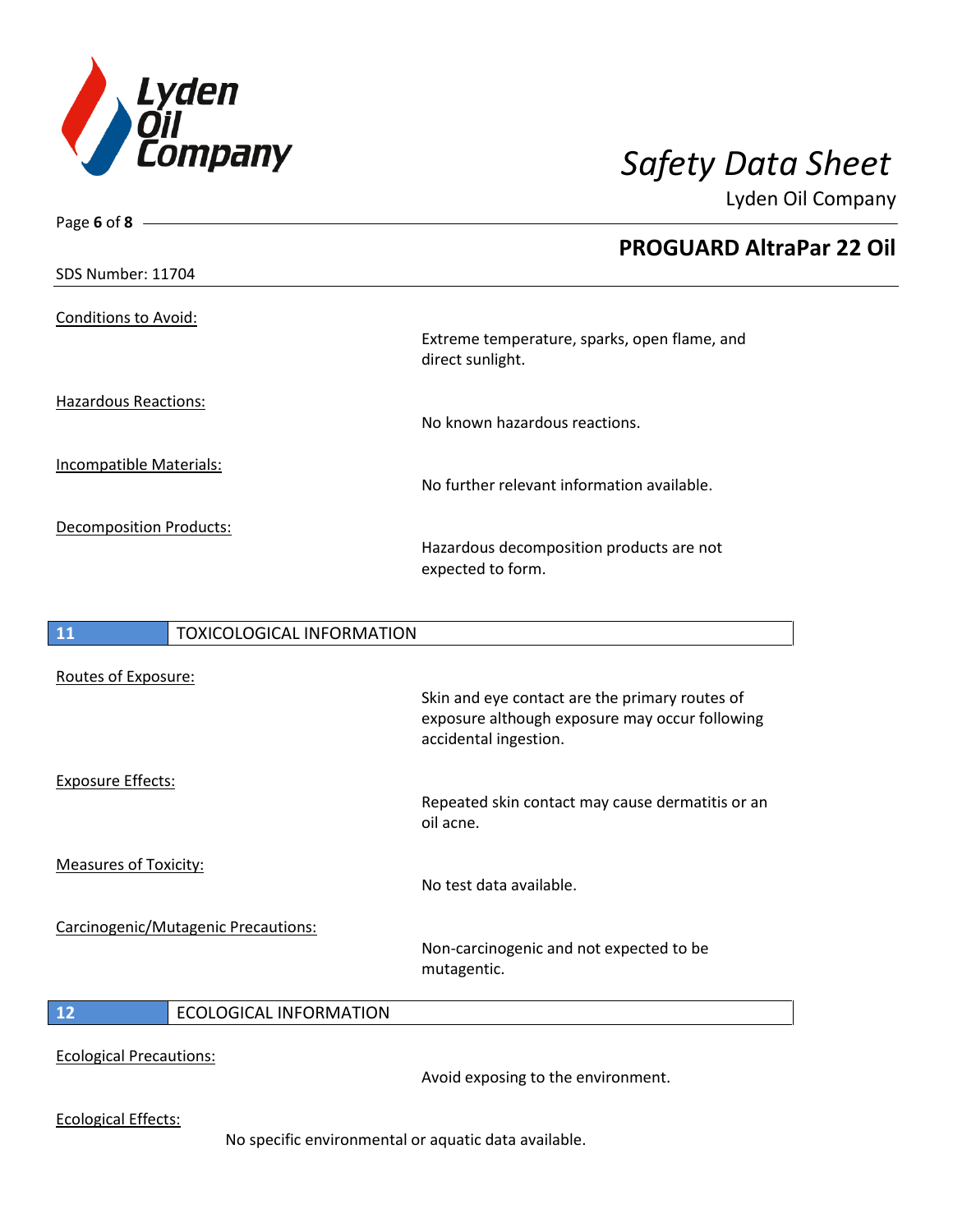

**PROGUARD AltraPar 22 Oil**

Lyden Oil Company

SDS Number: 11704

| 13                                               | DISPOSAL CONSIDERATIONS                  |                                                                                             |
|--------------------------------------------------|------------------------------------------|---------------------------------------------------------------------------------------------|
| Disposal Methods:                                |                                          |                                                                                             |
|                                                  |                                          | Dispose of waste material in accordance with all<br>local, state, and federal requirements. |
| Disposal Containers:                             |                                          | Use properly approved container for disposal.                                               |
| <b>Special Precautions:</b>                      |                                          | Do not flush to surface waters or drains.                                                   |
| 14                                               | <b>TRANSPORT INFORMATION</b>             |                                                                                             |
|                                                  |                                          |                                                                                             |
| <b>UN Number:</b>                                | Data not available                       |                                                                                             |
| <b>UN Shipping Name:</b>                         | Data not available                       |                                                                                             |
| <b>Transport Hazard Class:</b><br>Packing Group: | Data not available<br>Data not available |                                                                                             |
| <b>Environmental Hazards:</b>                    |                                          |                                                                                             |
|                                                  |                                          | Data not available                                                                          |
| <b>Bulk Transport Guidance:</b>                  |                                          |                                                                                             |
|                                                  |                                          | Data not available                                                                          |
| <b>Special Precautions:</b>                      |                                          |                                                                                             |
|                                                  |                                          | Not regulated by DOT.                                                                       |
|                                                  |                                          |                                                                                             |
| 15                                               | <b>REGULATORY INFORMATION</b>            |                                                                                             |

This material and all of its components are listed on the Inventory of Existing Chemical Substances under the Toxic Substances Control Act.